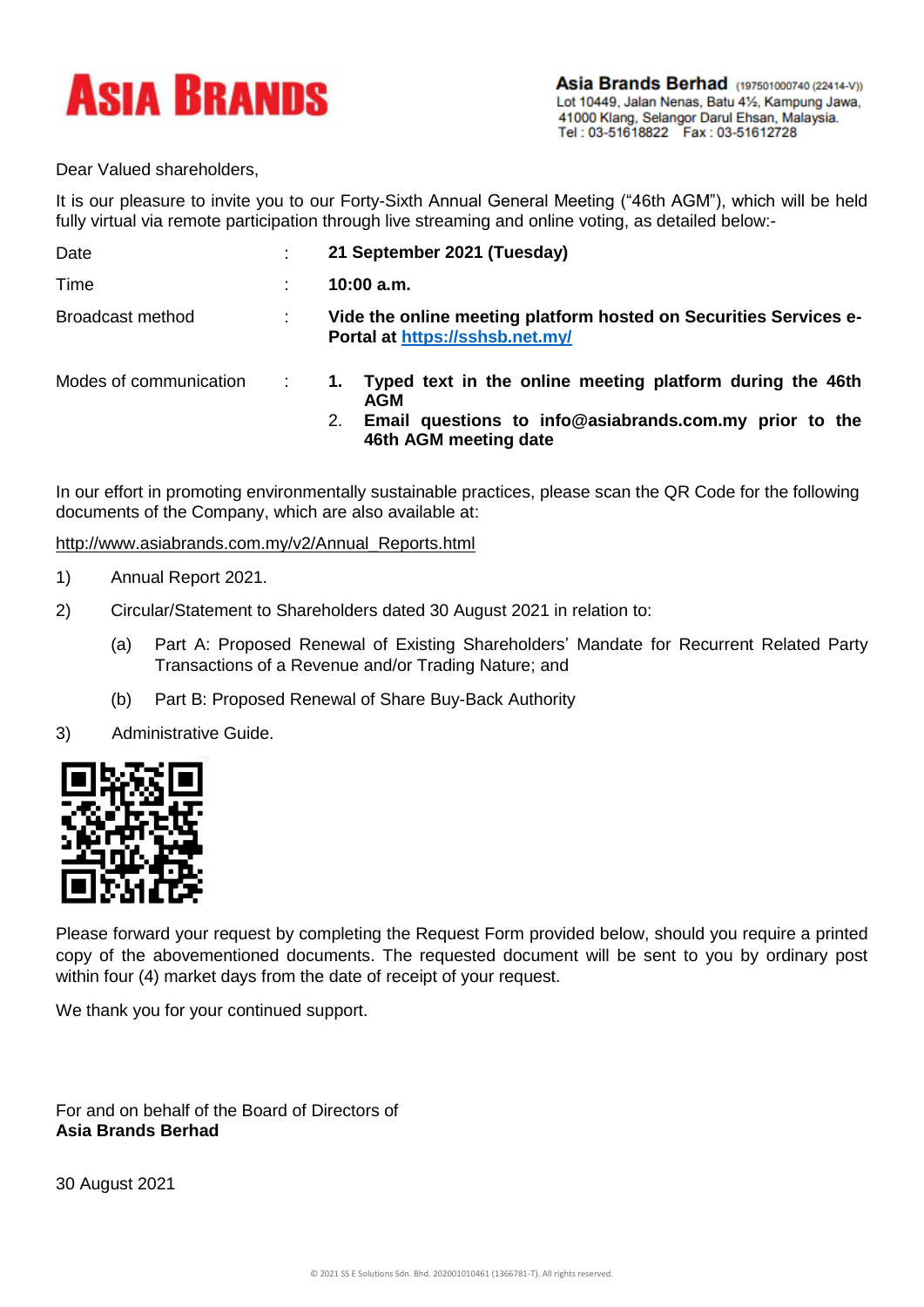

Asia Brands Berhad (197501000740 (22414-V)) Lot 10449, Jalan Nenas, Batu 41/2, Kampung Jawa, 1000 Klang, Selangor Darul Ehsan, Malaysia.<br>Tel : 03-51618822 Fax : 03-51612728

Securities Services (Holdings) Sdn Bhd Level 7, Menara Milenium, Jalan Damanlela, Pusat Bandar Damansara, Damansara Heights, 50490 Kuala Lumpur

| Tel No. | : 603-2084 9168 (Wong Piang Yoong) |
|---------|------------------------------------|
|         | 603-2084 9163 (Puan Lily)          |
| Fax No. | : 603-2094 9940                    |
|         | : 603-2095 0292                    |
| Email   | : piang.yoong.wong@sshsb.com.my    |
|         | lily@sshsb.com.my                  |
|         |                                    |

## **REQUEST FORM FOR PRINTED COPY OF DOCUMENTS OF ASIA BRANDS BERHAD**

\_\_\_\_\_\_\_\_\_\_\_\_\_\_\_\_\_\_\_\_\_\_\_\_\_\_\_\_\_\_\_\_\_\_\_\_\_\_\_\_\_\_\_\_\_\_\_\_\_\_\_\_\_\_\_\_\_\_\_\_\_\_\_\_\_\_\_\_\_\_\_\_\_\_\_\_\_\_\_

Please send a printed copy of the following documents as checked  $(\sqrt{})$  to me/us:-

| Annual Report 2021                                                                                                                                                                                                                                                                              |  |  |  |  |
|-------------------------------------------------------------------------------------------------------------------------------------------------------------------------------------------------------------------------------------------------------------------------------------------------|--|--|--|--|
| Circular/Statement to Shareholders dated 30 August 2021 in relation to:<br>Part A: Proposed Renewal of Existing Shareholders' Mandate for Recurrent<br>(a)<br>Related Party Transactions of a Revenue and/or Trading Nature; and<br>Part B: Proposed Renewal of Share Buy-Back Authority<br>(b) |  |  |  |  |

## **PARTICULARS OF SHAREHOLDERS**

| Name of Shareholder               |  |
|-----------------------------------|--|
| NRIC No./Passport No./Company No. |  |
| CDS Account No.                   |  |
| Mailing address                   |  |
| Telephone No.                     |  |

Dated this………day of…………2021

………………………………………….. Signature of Shareholder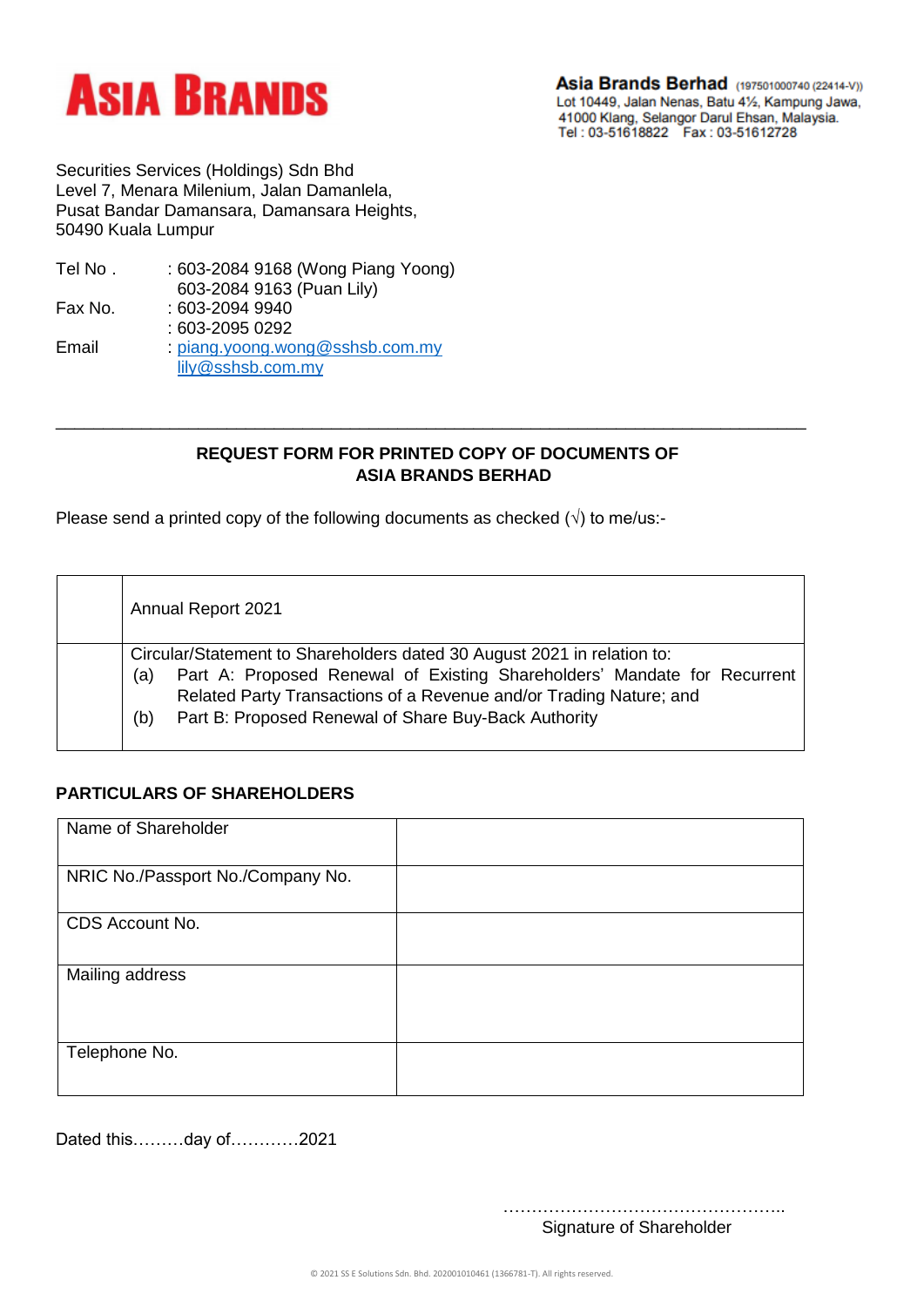

#### **WHAT IS Securities Services e-Portal?**

**Securities Services e-Portal** is an online platform that will allow both individual shareholders and body corporate shareholders through their appointed representatives, to -

- Submit proxy form electronically paperless submission
- Register for remote participation and voting at meetings
- Participate in meetings remotely via live streaming
- Vote online remotely on resolution(s) tabled at meetings

(referred to as "**e-Services**")

The usage of the e-Portal is dependent on the engagement of the relevant e-Services by Asia Brands Berhad and is by no means a guarantee of availability of use, unless we are so engaged to provide. **All users are to read, agree and abide to all the Terms and Conditions of Use and Privacy Policy as required throughout the e-Portal.**

#### **Please note that the e-Portal is best viewed on the latest versions of Chrome, Firefox, Edge and Safari.**

#### **REQUIRE ASSISTANCE?**

Please contact Mr. Wong Piang Yoong (DID: +603 2084 9168) or Ms. Lee Pei Yeng (DID: +603 2084 9169) or Ms. Evangeline Yeoh (DID: +603 2084 9007) or our general line (DID: +603 2084 9000) to request for e-Services Assistance during our office hours on Monday to Friday from 8:30 a.m. to 12:15 p.m. and from 1:15 p.m. to 5:30 p.m. Alternatively, you may email us at [eservices@sshsb.com.my.](mailto:eservices@sshsb.com.my)

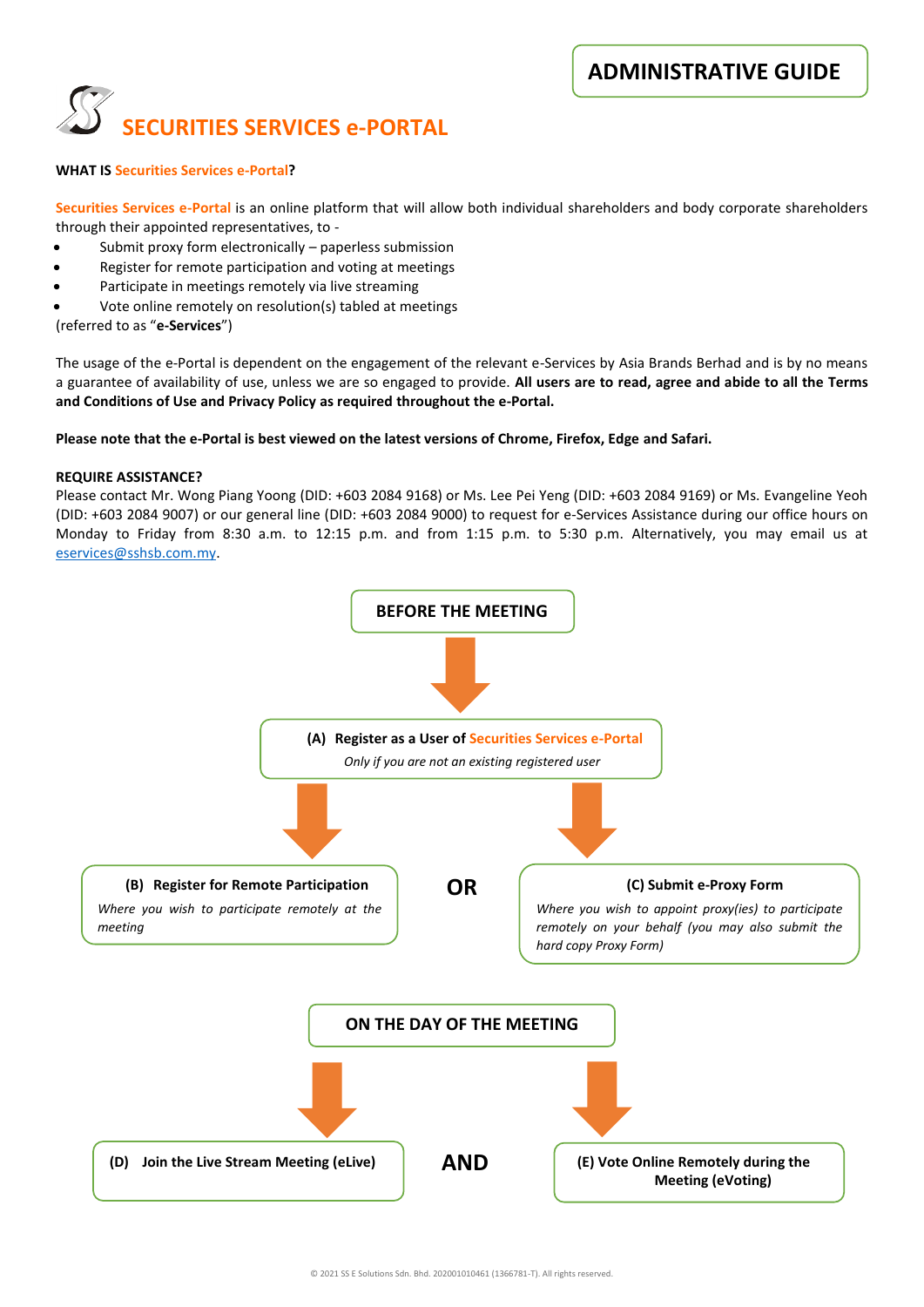# **BEFORE THE MEETING**

| (A) Sign up for a user account at Securities Services e-Portal                                                                                                                                                                                                                                                                                                                                                                                                                                                                                                                                                                                                                                                                                                                                                                                                                                                                                                                                                                                                                                                                                                                                                                                                                                                                                                                                                                                                                                                                                                                                                                                                   |                                                                                                                                                                                                                                                                    |  |  |  |
|------------------------------------------------------------------------------------------------------------------------------------------------------------------------------------------------------------------------------------------------------------------------------------------------------------------------------------------------------------------------------------------------------------------------------------------------------------------------------------------------------------------------------------------------------------------------------------------------------------------------------------------------------------------------------------------------------------------------------------------------------------------------------------------------------------------------------------------------------------------------------------------------------------------------------------------------------------------------------------------------------------------------------------------------------------------------------------------------------------------------------------------------------------------------------------------------------------------------------------------------------------------------------------------------------------------------------------------------------------------------------------------------------------------------------------------------------------------------------------------------------------------------------------------------------------------------------------------------------------------------------------------------------------------|--------------------------------------------------------------------------------------------------------------------------------------------------------------------------------------------------------------------------------------------------------------------|--|--|--|
| Visit https://sshsb.net.my/<br>Step 1<br>Step 2<br>Sign up for a user account<br>Wait for our notification email that will be sent within<br>Step 3<br>one (1) working day<br>Verify your user account within seven (7) days of the<br>Step 4<br>notification email and log in                                                                                                                                                                                                                                                                                                                                                                                                                                                                                                                                                                                                                                                                                                                                                                                                                                                                                                                                                                                                                                                                                                                                                                                                                                                                                                                                                                                   | This is a ONE-TIME registration. If you already have a<br>$\bullet$<br>user account, you need not register again.<br>Your email address is your User ID.<br>$\bullet$<br>Please proceed to either (B) or (C) below once you are a<br>$\bullet$<br>registered user. |  |  |  |
| ALL SHAREHOLDERS MUST SIGN UP AS USER BY 16 SEPTEMBER 2021                                                                                                                                                                                                                                                                                                                                                                                                                                                                                                                                                                                                                                                                                                                                                                                                                                                                                                                                                                                                                                                                                                                                                                                                                                                                                                                                                                                                                                                                                                                                                                                                       |                                                                                                                                                                                                                                                                    |  |  |  |
| (B) Register for Remote Participation                                                                                                                                                                                                                                                                                                                                                                                                                                                                                                                                                                                                                                                                                                                                                                                                                                                                                                                                                                                                                                                                                                                                                                                                                                                                                                                                                                                                                                                                                                                                                                                                                            |                                                                                                                                                                                                                                                                    |  |  |  |
| <b>Meeting Date and Time</b>                                                                                                                                                                                                                                                                                                                                                                                                                                                                                                                                                                                                                                                                                                                                                                                                                                                                                                                                                                                                                                                                                                                                                                                                                                                                                                                                                                                                                                                                                                                                                                                                                                     | <b>Registration for Remote Participation</b><br><b>Closing Date and Time</b>                                                                                                                                                                                       |  |  |  |
| Tuesday, 21 September 2021 at 10:00 a.m.                                                                                                                                                                                                                                                                                                                                                                                                                                                                                                                                                                                                                                                                                                                                                                                                                                                                                                                                                                                                                                                                                                                                                                                                                                                                                                                                                                                                                                                                                                                                                                                                                         | Sunday, 19 September 2021 at 10:00 a.m.                                                                                                                                                                                                                            |  |  |  |
| Log in to https://sshsb.net.my/ with your registered email and password<br>➤<br>≻<br>Remote Participation under Corporate Exercise / Event and click ">" to register for remote participation at the meeting.                                                                                                                                                                                                                                                                                                                                                                                                                                                                                                                                                                                                                                                                                                                                                                                                                                                                                                                                                                                                                                                                                                                                                                                                                                                                                                                                                                                                                                                    | Look for Asia Brands Berhad under Company Name and 46 <sup>th</sup> AGM on 21 September 2021 at 10:00 a.m. - Registration for                                                                                                                                      |  |  |  |
| Check if you are attending as -<br>Step 1<br>Individual shareholder<br>Corporate or authorised representative of a body corporate<br>For body corporates, the appointed corporate/authorised representative has to upload the evidence of authority<br>(e.g. Certificate of Appointment of Corporate Representative, Power of Attorney, letter of authority or other<br>documents proving authority). All documents that are not in English or Bahasa Malaysia have to be accompanied<br>by a certified translation in English in 1 file. The <i>original</i> evidence of authority and translation thereof, if required,<br>have to be submitted to SS E Solutions Sdn Bhd at Level 7, Menara Milenium, Jalan Damanlela, Pusat Bandar<br>Damansara, Damansara Heights, 50490 Kuala Lumpur, Wilayah Persekutuan for verification before the<br>registration closing date and time above.<br>Step 2 Submit your registration.<br>A copy of your e-Registration for remote participation can be accessed via My Records (refer to the left navigation panel).<br>Your registration will apply to all the CDS account(s) of each individual shareholder / body corporate shareholder that you<br>represent. If you are both an individual shareholder and representative of body corporate(s), you need to register as an<br>individual and also as a representative for each body corporate.<br>As the meeting will be conducted on a fully virtual basis, we highly encourage all shareholders to remotely participate and<br>vote at the meeting, failing which, please appoint the Chairman of the meeting as proxy or your own proxy(ies) to<br>represent you. |                                                                                                                                                                                                                                                                    |  |  |  |
| (C) Submit e-Proxy Form                                                                                                                                                                                                                                                                                                                                                                                                                                                                                                                                                                                                                                                                                                                                                                                                                                                                                                                                                                                                                                                                                                                                                                                                                                                                                                                                                                                                                                                                                                                                                                                                                                          |                                                                                                                                                                                                                                                                    |  |  |  |
| <b>Meeting Date and Time</b>                                                                                                                                                                                                                                                                                                                                                                                                                                                                                                                                                                                                                                                                                                                                                                                                                                                                                                                                                                                                                                                                                                                                                                                                                                                                                                                                                                                                                                                                                                                                                                                                                                     | Proxy Form Submission Closing Date and Time                                                                                                                                                                                                                        |  |  |  |
| Tuesday, 21 September 2021 at 10:00 a.m.                                                                                                                                                                                                                                                                                                                                                                                                                                                                                                                                                                                                                                                                                                                                                                                                                                                                                                                                                                                                                                                                                                                                                                                                                                                                                                                                                                                                                                                                                                                                                                                                                         | Sunday, 19 September 2021 at 10:00 a.m.                                                                                                                                                                                                                            |  |  |  |
| Log in to https://sshsb.net.my/ with your registered email and password<br>➤<br>Look for Asia Brands Berhad under Company Name and 46 <sup>th</sup> AGM on 21 September 2021 at 10:00 a.m. - Submission<br>➤<br>of Proxy Form under Corporate Exercise / Event and click ">" to submit your proxy forms online for the meeting by the<br>submission closing date and time above.                                                                                                                                                                                                                                                                                                                                                                                                                                                                                                                                                                                                                                                                                                                                                                                                                                                                                                                                                                                                                                                                                                                                                                                                                                                                                 |                                                                                                                                                                                                                                                                    |  |  |  |
| Check if you are submitting the proxy form as $-$<br>Step 1<br>Individual shareholder<br>Corporate or authorised representative of a body corporate<br>For body corporates, the appointed corporate/authorised representative is to upload the evidence of authority<br>(e.g. Certificate of Appointment of Corporate Representative, Power of Attorney, letter of authority or other<br>documents proving authority). All documents that are not in English or Bahasa Malaysia have to be accompanied<br>by a certified translation in English in 1 file. The <i>original</i> evidence of authority and translation thereof, if required,<br>have to be submitted to SS E Solutions Sdn Bhd at Level 7, Menara Milenium, Jalan Damanlela, Pusat Bandar                                                                                                                                                                                                                                                                                                                                                                                                                                                                                                                                                                                                                                                                                                                                                                                                                                                                                                          |                                                                                                                                                                                                                                                                    |  |  |  |